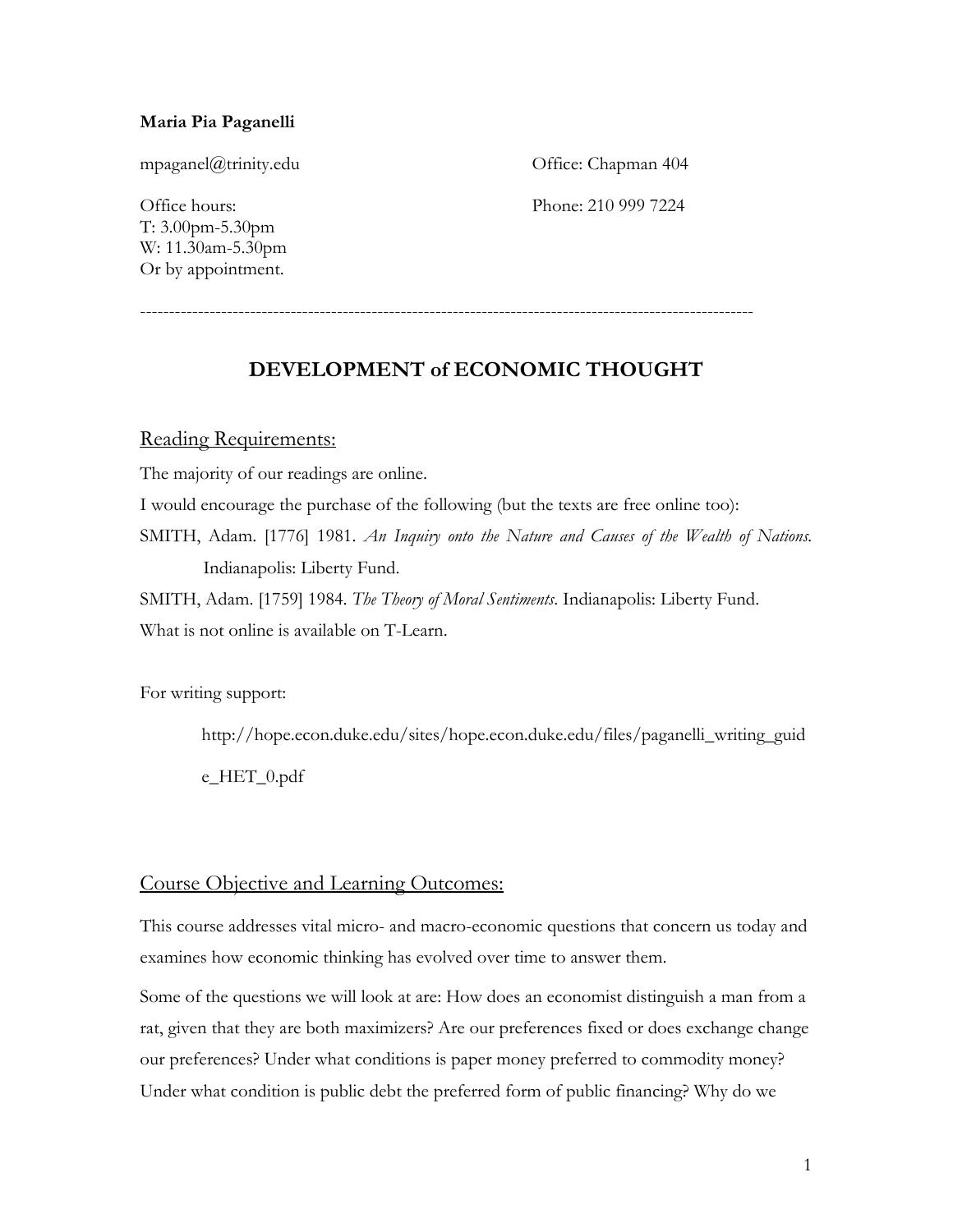observe differences in wage rates? Why is economics dismal? The course is topical, not chronological.

The course complements the mechanical problem solving skills that students have. It allows students to develop a broader perspective based on the wide-ranging background and views of the economists of past ages. The course will benefit students who want to have a better understanding of modern economics and economic problems.

In addition, the course will help develop critical thinking, oral, and written skills. Students will learn to read critically, analyze and evaluate an argument, to present their ideas in public to the class, and to respond to both positive and negative comments. Students will learn to write a sustained academic work with appropriate use of evidence and develop reasoning to support their arguments, to improve their writing in response to feedback, and to craft prose that conforms to the conventions of the discipline.

Students will receive individual feedback for each writing assignment, and we will spend two class times working on the term paper. The two classes after spring break will be dedicated to workshops on how to write an academic paper starting from the abstract.

Upon successful completion of a Written Communication (WC) course, students will have demonstrated the ability to:

- write a sustained academic work with appropriate use of evidence and developed reasoning to support an argument.
- improve their writing in response to feedback.
- craft prose that conforms to the conventions of the relevant discipline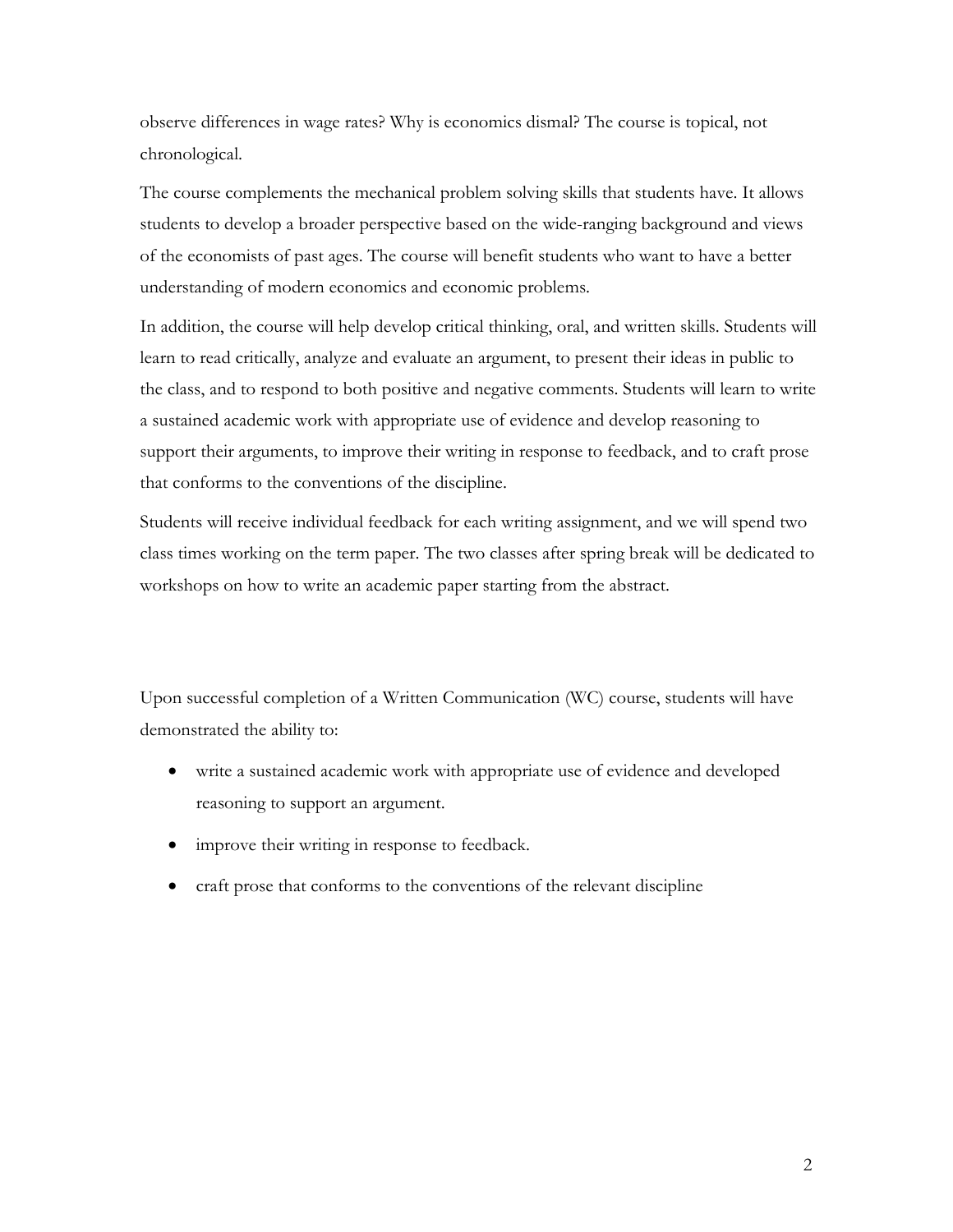#### Grading:

The class aims at a dialogue. You are expected to have done the readings for that day and to contribute actively to the discussion.

Before every class, you are expected to write one or two pages with your thoughts on the material for that class. I will give you feedback to improve your writings and you can resubmit it as often as needed.

A research paper on a topic of your choice is due at the end of the semester. You will be required to read and grade someone else's paper.

Your total grade will be based on the following:

| Class participation | $33\%$                                                             |
|---------------------|--------------------------------------------------------------------|
| 1-2 page papers     | $33\%$                                                             |
| Research paper      | $34\%$ (of which: your grading of someone else's paper is $10\%$ ) |

I will use the standard grading scale (A>90%, B>80%, C>70% ...) and I do not intend to curve the grading.

#### Honor code:

All students are covered by a policy that prohibits dishonesty in academic work. Under the Honor Code, a faculty member will (or a student may) report an alleged violation to the Academic Honor Council. It is the task of the Council to investigate, adjudicate, and assign a punishment within certain guidelines if a violation has been verified. Students who are under the Honor Code are required to pledge all written work that is submitted for a grade: "On my honor, I have neither given nor received any unauthorized assistance on this work" and their signature. The pledge may be abbreviated "pledged" with a signature.

#### Accessibility:

If you have a documented disability and need special accommodations in this class, please speak to me privately within the first two weeks of class. You must be registered with Students Accessibility Services (SAS) before I can provide accommodation. SAS can be contacted at 999 7411 or at  $sas@t$ rinity.edu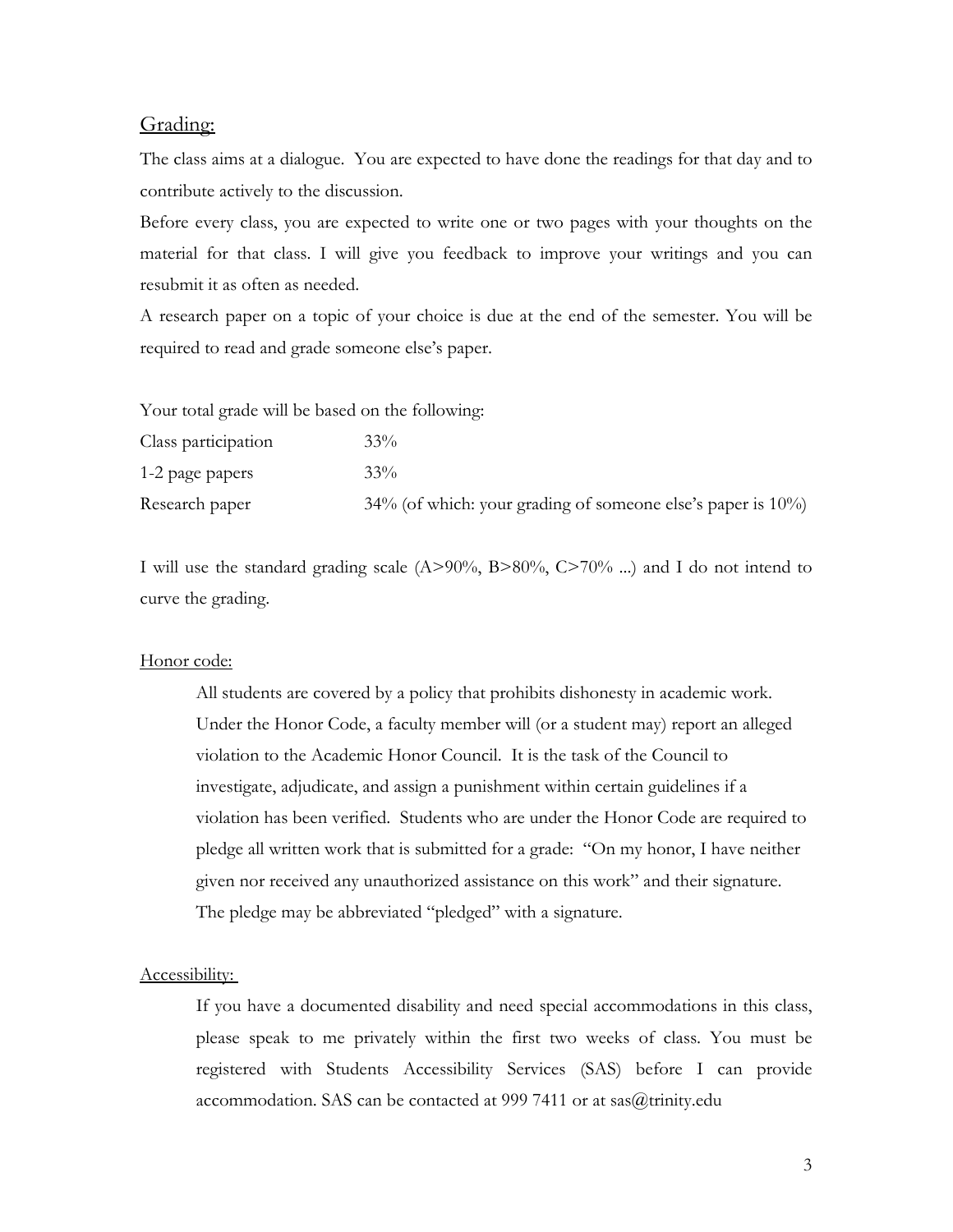# **Tentative Schedule**

### **GENERAL BACKGROUND**

### **What is economics?**

• Groenewegen, Peter. 2002. *Eighteenth-Century Economics: Turgot, Beccaria and Smith and their Contemporaries*. New York and London. Routledge. On T-Learn.

### **INFLUENCE OF COMMERCE**

• Ensminger, Jean. 2004. "Market Integration and Fairness: Evidence from Ultimatum, Dictator, and Public Goods Experiments in East Africa" in *Foundation of Human Sociality*: Economic Experiments and Ethnographic Evidence from Fifteen Small-Scale Societies. Eds. Henrich, Joseph, Robert Boyd, Samuel Bowels, Colin Camerer, Ernst Fehr, Herbert Gintis. AT: [http://www.altruists.org/static/files/Market%20Integration%20and%20Fair](http://www.altruists.org/static/files/Market%20Integration%20and%20Fairness%20Evidence%20from%20Ultimatum,%20Dictator,%20and%20Public%20Goods%20Experiments%20in%20East%20Africa%20%28Jean%20Ensminger%29.pdf)

[ness%20Evidence%20from%20Ultimatum,%20Dictator,%20and%20Public](http://www.altruists.org/static/files/Market%20Integration%20and%20Fairness%20Evidence%20from%20Ultimatum,%20Dictator,%20and%20Public%20Goods%20Experiments%20in%20East%20Africa%20%28Jean%20Ensminger%29.pdf) [%20Goods%20Experiments%20in%20East%20Africa%20%28Jean%20Ens](http://www.altruists.org/static/files/Market%20Integration%20and%20Fairness%20Evidence%20from%20Ultimatum,%20Dictator,%20and%20Public%20Goods%20Experiments%20in%20East%20Africa%20%28Jean%20Ensminger%29.pdf) [minger%29.pdf.](http://www.altruists.org/static/files/Market%20Integration%20and%20Fairness%20Evidence%20from%20Ultimatum,%20Dictator,%20and%20Public%20Goods%20Experiments%20in%20East%20Africa%20%28Jean%20Ensminger%29.pdf)

- Hume, David. [1752] 1987. "Refinements of the Arts". in *Essays, Moral, Political, and Literary*. Ed. Eugene F. Miller. Indianapolis: Liberty Press. At: http://oll.libertyfund.org
- Smith, Adam (1762), "Lecture on the Influence of Commerce on Manners" in *Lectures on Jurisprudence*. Report dated 1766. 326-333. Pages 538-541. [http://oll.libertyfund.org](http://oll.libertyfund.org/)
- Aristotle. *Politics*. Book 1 At: http://oll.libertyfund.org

Suggested readings:

- Mandeville. [1732] 1988. *The Fable of the Bees*. Indianapolis: Liberty Fund.
- Cowen, Tyler. 2000. *What Price Fame?* Harvard University Press.
- Thorstein Veblen. 1899. *The Theory of the Leisure Class*. Chap. 4 ["Conspicuous](http://socserv2.mcmaster.ca/%7Eecon/ugcm/3ll3/veblen/leisure/chap04.txt)  [Consumption"](http://socserv2.mcmaster.ca/%7Eecon/ugcm/3ll3/veblen/leisure/chap04.txt)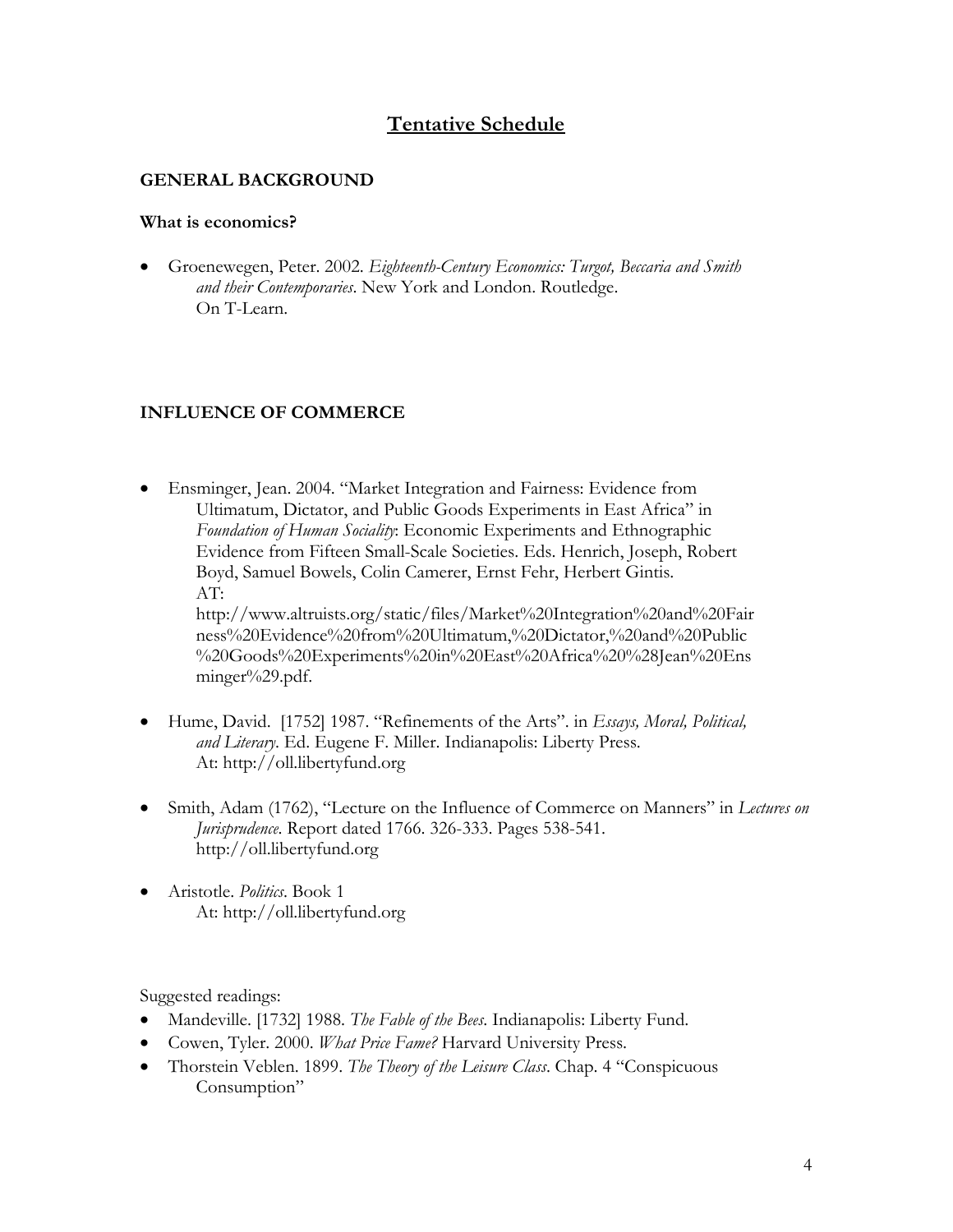### **HOW DOES COOPERATION MATTER?**

- Greif, Avner. 2006. "History Lessons: The Birth of Impersonal Exchange: The Community Responsibility System and Impartial Justice" *Journal of Economic Perspectives*. 20.2: 221-236.
- de Waal, F.B.M. and Berger, M. L. 2000, Payment for labour in Monkeys. *Nature* 404:563.
- Brosnan, S.F. and de Waal F.B.M. 2003, Monkeys reject unequal pay. *Nature*, 425, 297-299.
- Keith Jensen, et al. 2007. Chimpanzees Are Rational Maximizers in an Ultimatum Game, *Science* 318, 107
- Clutton-Brock, Tim. 2009. "Cooperation Between Non-Kin in Animal Societies". *Nature*. 462. 51-57.
- Smith, Adam. [1776] 1981. *[An Inquiry into the Nature and Causes of the Wealth of](http://www.econlib.org/library/Smith/smWN.html)  [Nations.](http://www.econlib.org/library/Smith/smWN.html)* Glasgow edition. Liberty Fund. I.ii (p. 25-30)
- Smith, Adam. [1759] 1984. *The Theory of Moral Sentiments*. Indianapolis: Liberty Fund.I.i.1 and I.i.2 (p. 9-16)
- Smith, Adam. [1759] 1984. *The Theory of Moral Sentiments*. Indianapolis: Liberty Fund. II.ii.2-3 (p. 82-91)
- Smith, Adam. [1759] 1984. *The Theory of Moral Sentiments*. Indianapolis: Liberty Fund. III.1-2.3 (p. 109-114)
- Smith, Adam. [1759] 1984. *The Theory of Moral Sentiments*. Indianapolis: Liberty Fund. III.3.1-6 (p. 134-138)
- Smith, Adam. [1759] 1984. *The Theory of Moral Sentiments*. Indianapolis: Liberty Fund. III.3.4 (p. 156-161)

Suggested readings:

- de Waal, F.B.M. 2003 On the Possibility of Animal Empathy. In *Feelings and Emotions: The Amsterdam Symposium*, T. Manstead, N. Frijda & A Fisher (eds), pp. 279-299. Cambridge : Cambridge University Press.
- Iacoboni, Marco. 2008. *Mirroring People: the new science of how we connect with others*. New York: Farrar, Straus and Giroux.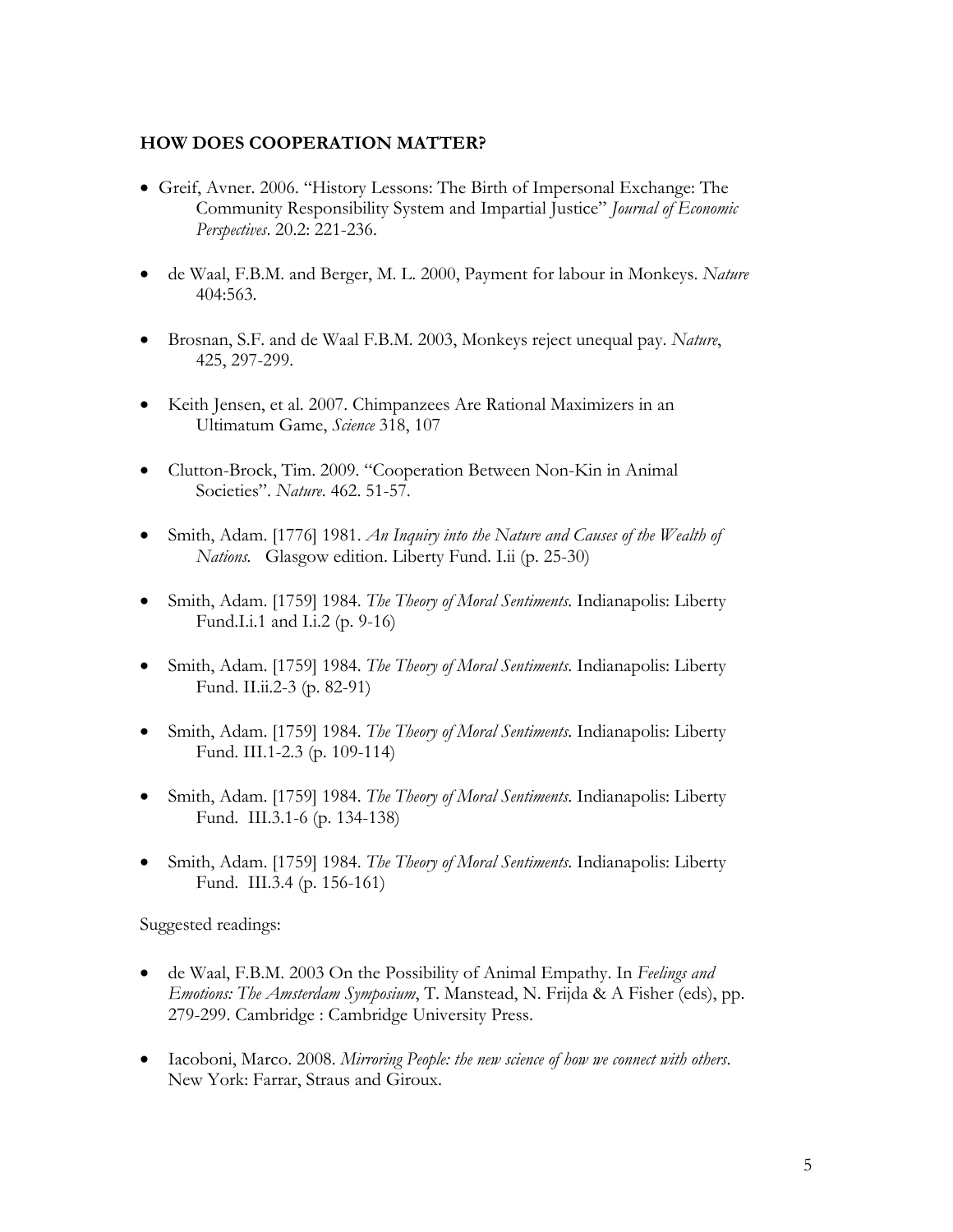### **WHO IS THIS ADAM SMITH?**

- Montes, Leonidas. 2004. "Das Adam Smith Problem: its origins and the debate" in *Adam Smith in Context: a Critical Reassessment of some Central Components of his Thought*. Palgrave. On T-Learn.
- Coase, Ronald. 1976. "Adam [Smith's View of Man.](http://www.jstor.org/view/00222186/ap020032/02a00060/0?frame=noframe&userID=d8a50150@nyu.edu/01cc993341005017d1bdb&dpi=3&config=jstor)" *Journal of Law and Economics*, Vol. 19, No. 3, pp. 529-546.

### **What do we do with Adam Smith today?**

- Smith, Vernon. 1998. "The Two Faces of Adam Smith" *Southern Economic Journal*. Vol. 65. No. 1. pp. 1-19.
- Ashraf, Nava, Colin F. Camerer and George Loewenstein. 2005. "Adam Smith Behavioral Economist" *Journal of Economic Perspectives*, Vol. 19, No. , pp. 131– 145
- Smith, Vernon. 2010. "What Would Adam Smith Think?" *Journal of Economic Behavior & Organization*, 73: 83-86.

Additional reading:

• Bittermann, Henry J. 1940. "Adam Smith's Empiricism and the Law of Nature." *The Journal of Political Economy*, Vol. 48, No. 4, pp. 487-520, and *The Journal of Political Economy*, Vol. 48, 5, pp. 703-734.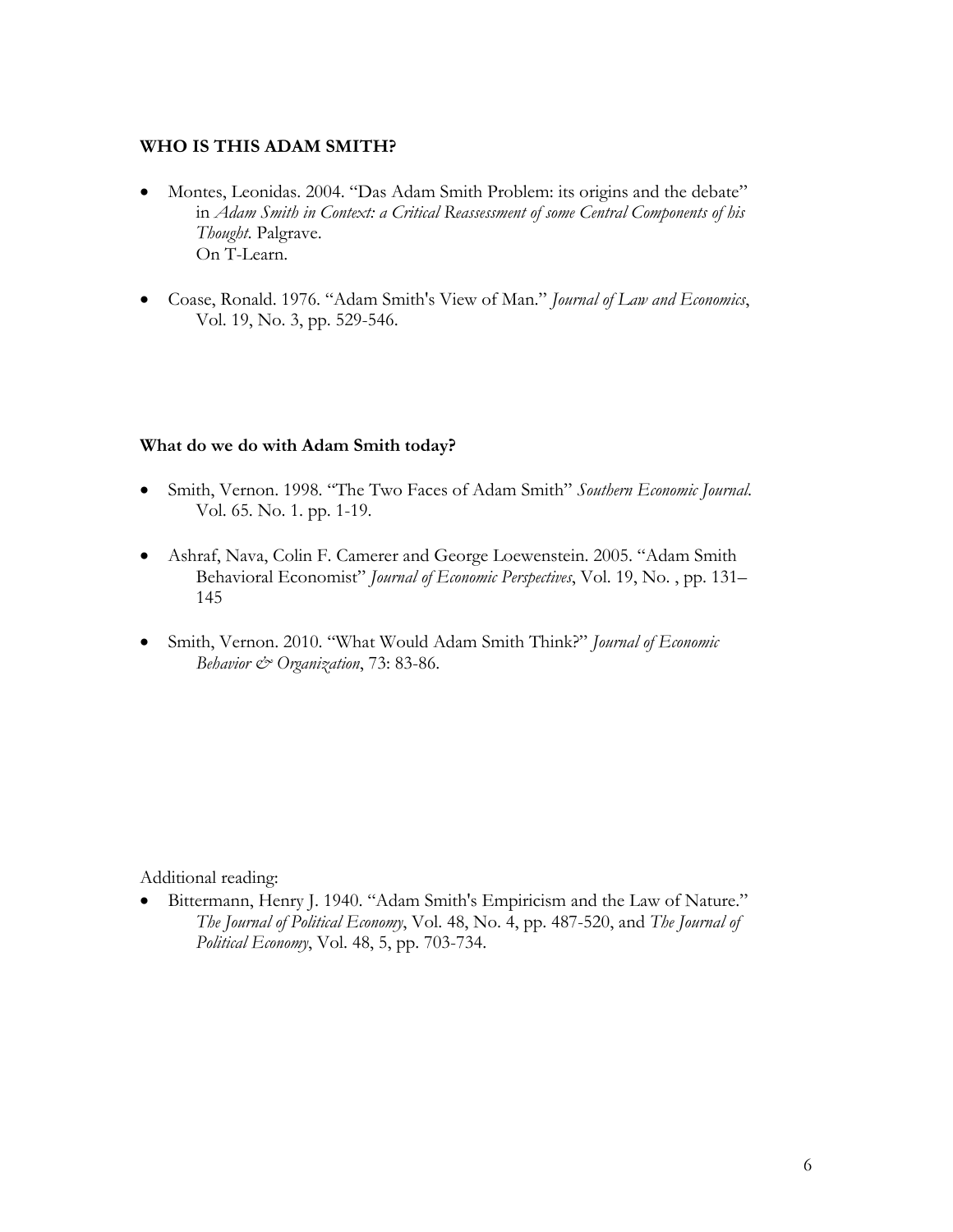# **MONEY**

- "Quantity Theory of Money" in The New Palgrave : a dictionary of economics , edited by John Eatwell, Murray Milgate, Peter Newman, New York : Stockton Press, c1987 On T-Learn.
- Lucas, Robert. 1996. "Nobel Lecture: Monetary Neutrality." *The Journal of Political Economy*, Vol. 104, No. 4, pp. 661-682.
- Aristotle. *Nicomachean Ethics*. Book V. At http://oll.libertyfund.org
- David Hume. [1752] 1987. "On Money" AND "On the balance of trade" in *Essays, Moral, Political, and Literary*. Ed. Eugene F. Miller. Indianapolis: Liberty Press. At http://oll.libertyfund.org
- Smith, Adam. [1776] 1981. *[An Inquiry into the Nature and Causes of the Wealth of](http://www.econlib.org/library/Smith/smWN.html)  [Nations.](http://www.econlib.org/library/Smith/smWN.html)* Glasgow edition. Liberty Fund, *WN*. I.iv, I.v and II.ii 1-36 85-106 (to better understand this chapters I would encourage the reading of all WN II.ii and of WN II.i)

Suggested readings:

- Simmel, Georg. [1900] 1990. *The Philosophy of Money.* London and New York: Routledge.
- Galiani, Ferdinando. [1751] 1977. *On Money: a translation of Della moneta*. Ann Arbor: Published for Dept. of Economics of the University of Chicago.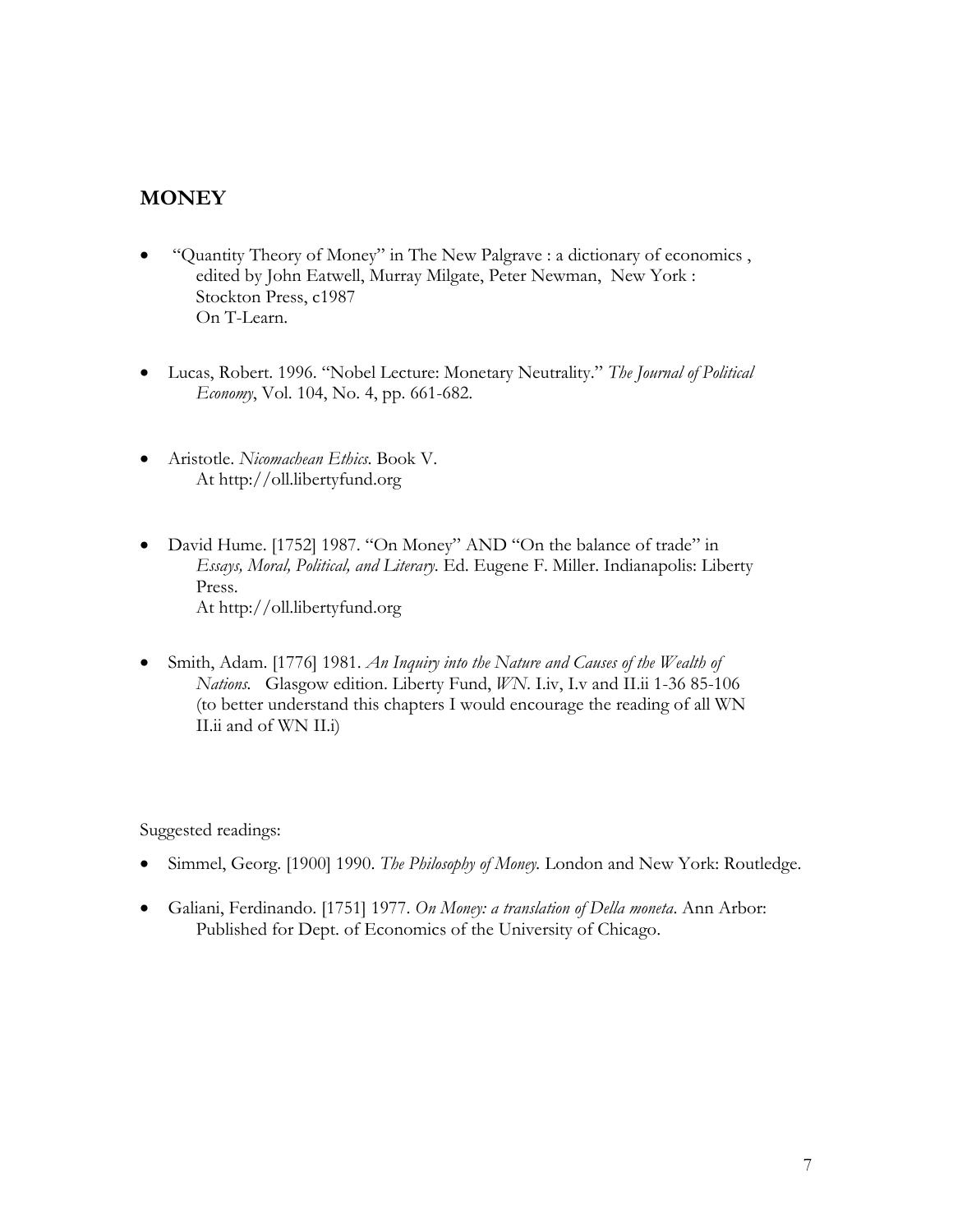## **TRADE**

### **Mercantilism**

- Viner, Jacob. 1930. "English Theories of Foreign Trade Before Adam Smith" *[The Journal of Political Economy](http://www.jstor.org/browse/00223808)*. [Vol. 38, No. 3,](http://www.jstor.org/browse/00223808/di950694) pp. 249-301.
- Hume, David. [1752] 1987. "Of the balance of trade" in *Essays, Moral, Political, and Literary*. Ed. Eugene F. Miller. Indianapolis: Liberty Press. At [http://oll.libertyfund.org](http://oll.libertyfund.org/)
- Bastiat, Frederic. [1845-1850] 1997. "Abundance and Scarcity", "The Balance of Trade", "Theory and Practice", "Conflict of principles" in *Economic Sophisms*. At [http://oll.libertyfund.org](http://oll.libertyfund.org/)
- Smith, Adam. [1776] 1981. *[An Inquiry into the Nature and Causes of the Wealth of](http://www.econlib.org/library/Smith/smWN.html)  [Nations.](http://www.econlib.org/library/Smith/smWN.html)* Glasgow edition. Liberty Fund. WN IV.i-ii.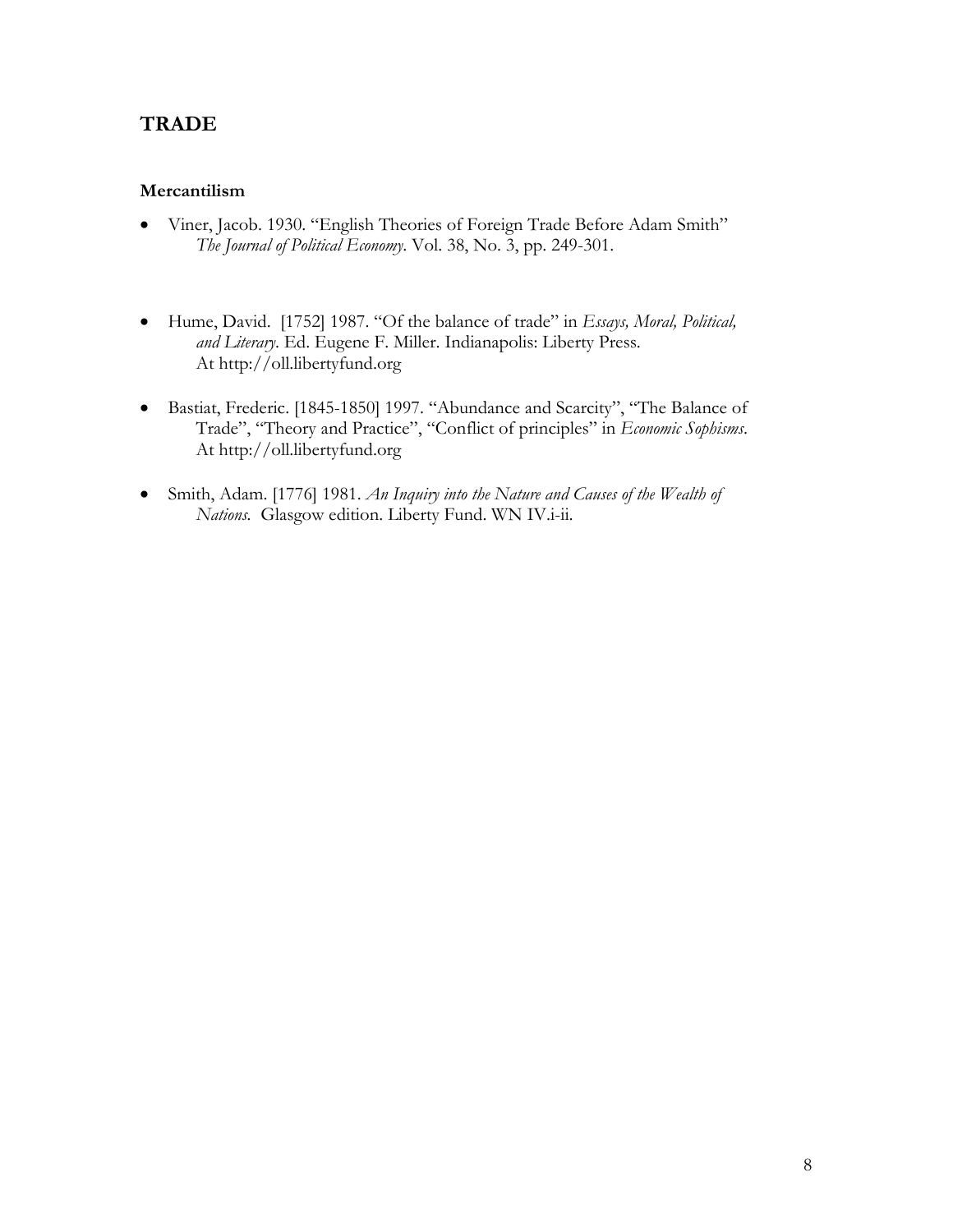## **PUBLIC CREDIT**

- Barro, Robert. 1974. "Are Government Bonds Net Wealth?" *Journal of Political Economy* 82, 1095-1117.
- Buchanan, James, 1976, "Barro on the Ricardian Equivalence Theorem" *Journal of Political Economy* 84, 337-343.
- David Ricardo. 1821. *On the Principles of Political Economy and Taxation.* vol. 1, pp. 244-49 and *Funding System* vol. 4, pp. 149-200. <http://oll.libertyfund.org/>
- Hume, David. [1752] 1987. "Of Public Credit" in *Essays, Moral, Political, and Literary*. Ed. Eugene F. Miller. Indianapolis: Liberty Press. http://oll.libertyfund.org/
- Smith, Adam. [1776] 1981. *[An Inquiry into the Nature and Causes of the Wealth of](http://www.econlib.org/library/Smith/smWN.html)  [Nations.](http://www.econlib.org/library/Smith/smWN.html)* Glasgow edition. Liberty Fund. *WN*. V.iii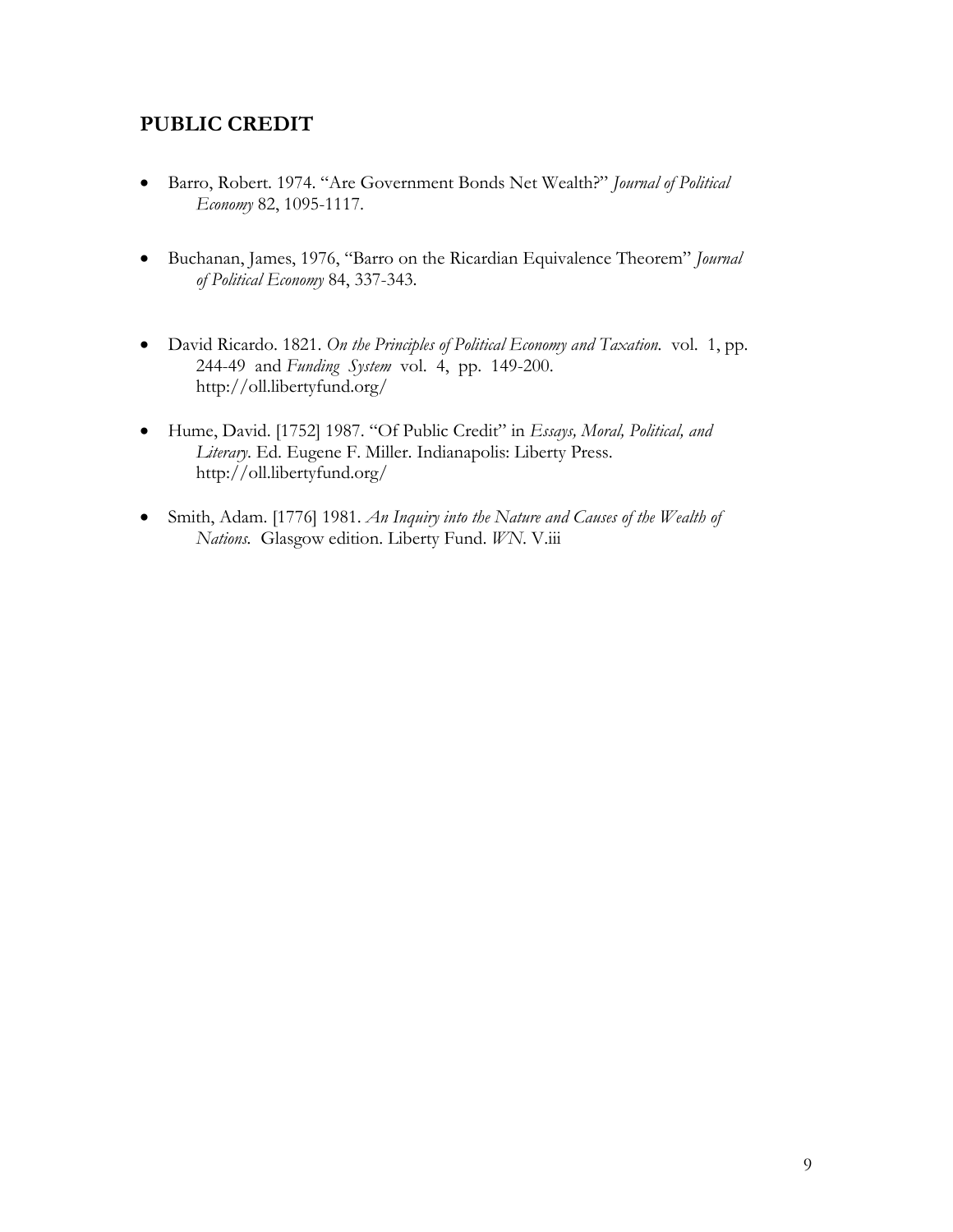### **LABOR: human homogeneity and heterogeneity**

- Stigler, George J., and Gary S. Becker. 1977. "De Gustibus non est disputandum". *The American Economic Review*, Vol. 67, No. 2, pp. 76-90.
- "LOGOS" in Henry George Liddell, Robert Scott, *A Greek-English lexicon.* At <http://www.perseus.tufts.edu/hopper/text?doc=Perseus:text:1999.04.0058> or directly at: [http://www.perseus.tufts.edu/hopper/text?doc=Perseus%3Atext%3A1999.04.0057](http://www.perseus.tufts.edu/hopper/text?doc=Perseus%3Atext%3A1999.04.0057%3Aentry%3Dlo%2Fgos) [%3Aentry%3Dlo%2Fgos](http://www.perseus.tufts.edu/hopper/text?doc=Perseus%3Atext%3A1999.04.0057%3Aentry%3Dlo%2Fgos) or google it and in Catholic Encyclopedia at http://www.newadvent.org/cathen/09328a.htm or google it
- Smith Adam. [1776] 1981. *[An Inquiry into the Nature and Causes of the Wealth of Nations.](http://www.econlib.org/library/Smith/smWN.html)* Glasgow edition. Liberty Fund. WN. Book 1 chap. 1, 2, 3,
- Smith, Adam. [1776] 1981. *[An Inquiry into the Nature and Causes of the Wealth of Nations.](http://www.econlib.org/library/Smith/smWN.html)* Glasgow edition. Liberty Fund. Book 1 chap. 10
- Plato. *The Republic*. Especially Book II §367-376d, Book IV § 427d-434d, § 458-460. At http://oll.libertyfund.org
- Leonard, Thomas C. 2003. ["More Merciful and Not Less Effective: Eugenics and](http://www.princeton.edu/%7Etleonard/papers/Eugenics.pdf)  [American Economics in the Progressive Era"](http://www.princeton.edu/%7Etleonard/papers/Eugenics.pdf) *History of Political Economy* 35(4): 709- 734. At [http://www.princeton.edu/~tleonard/papers/Eugenics.pdf](http://www.princeton.edu/%7Etleonard/papers/Eugenics.pdf)
- "Dismal" on the OED. At [http://dictionary.oed.com](http://dictionary.oed.com/)
- Carlyle, Thomas. 1849. ["Occasional Discourse on the Negro Question"](http://cepa.newschool.edu/het/texts/carlyle/carlodnq.htm) *Fraser's Magazine*  <http://cruel.org/econthought/texts/carlyle/negroquest.html> Or google it.
- Mill, John Stuart Mill. 1850. ["The Negro Question"](http://cepa.newschool.edu/het/texts/carlyle/millnegro.htm) *Fraser's Magazine* <http://cruel.org/econthought/texts/carlyle/negroquest.html>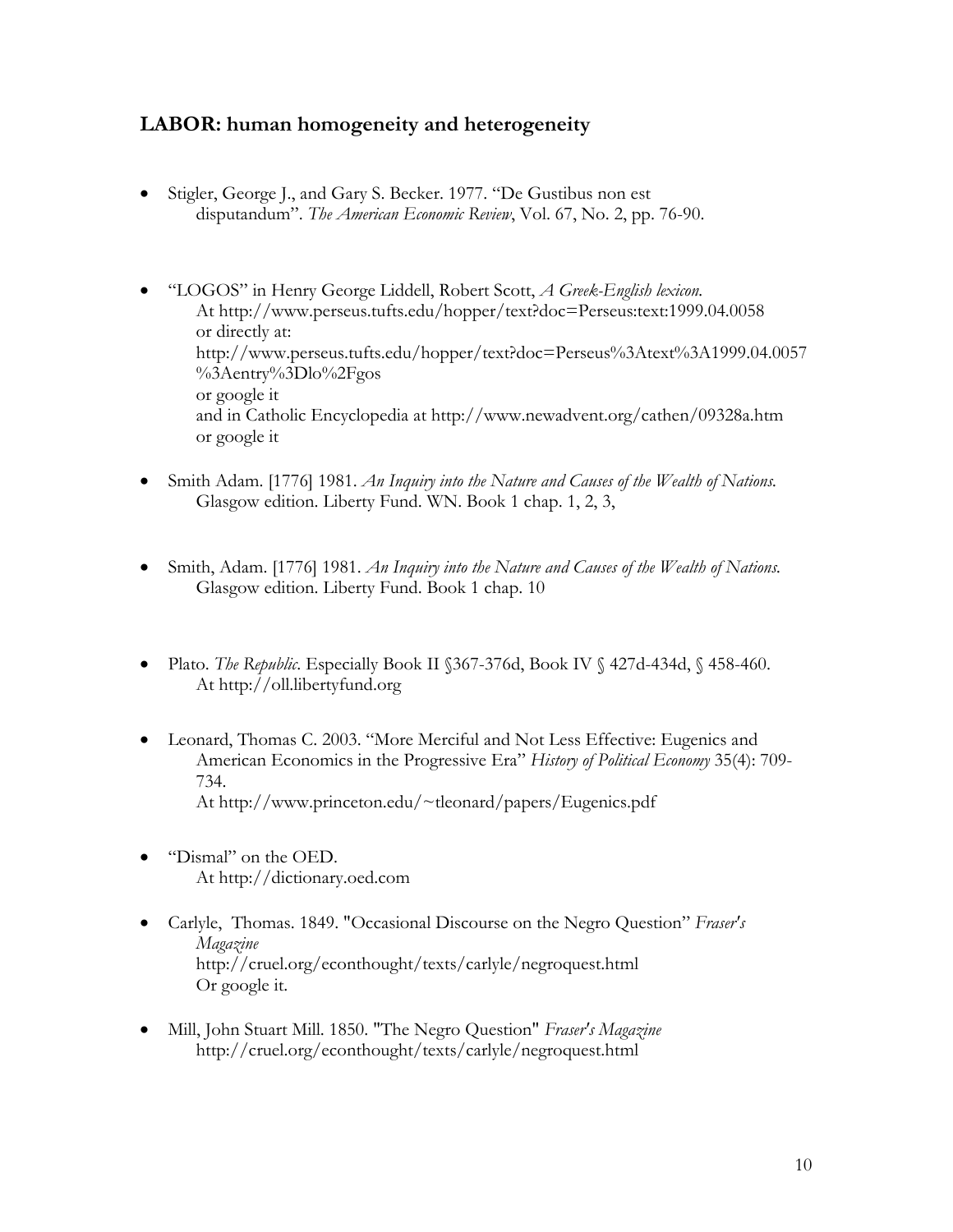• "Am I Not a Man and a Brother?" (picture) http://www.pbs.org/wgbh/aia/part2/2h67.html <http://www.picturehistory.com/find/p/632/mcms.html> <http://www.yale.edu/glc/archive/928.htm>

#### **The wrong dismal story…**

• David Levy. 1991. "Some normative aspects of the Mathusian Controversy" in *The Economic Ideas of Ordinary People*. Rutledge. On T-Learn.

Additional readings

• Carlyle, Thomas. 1851. "The Present Time" in *The Latter-day Pamphlets* On Google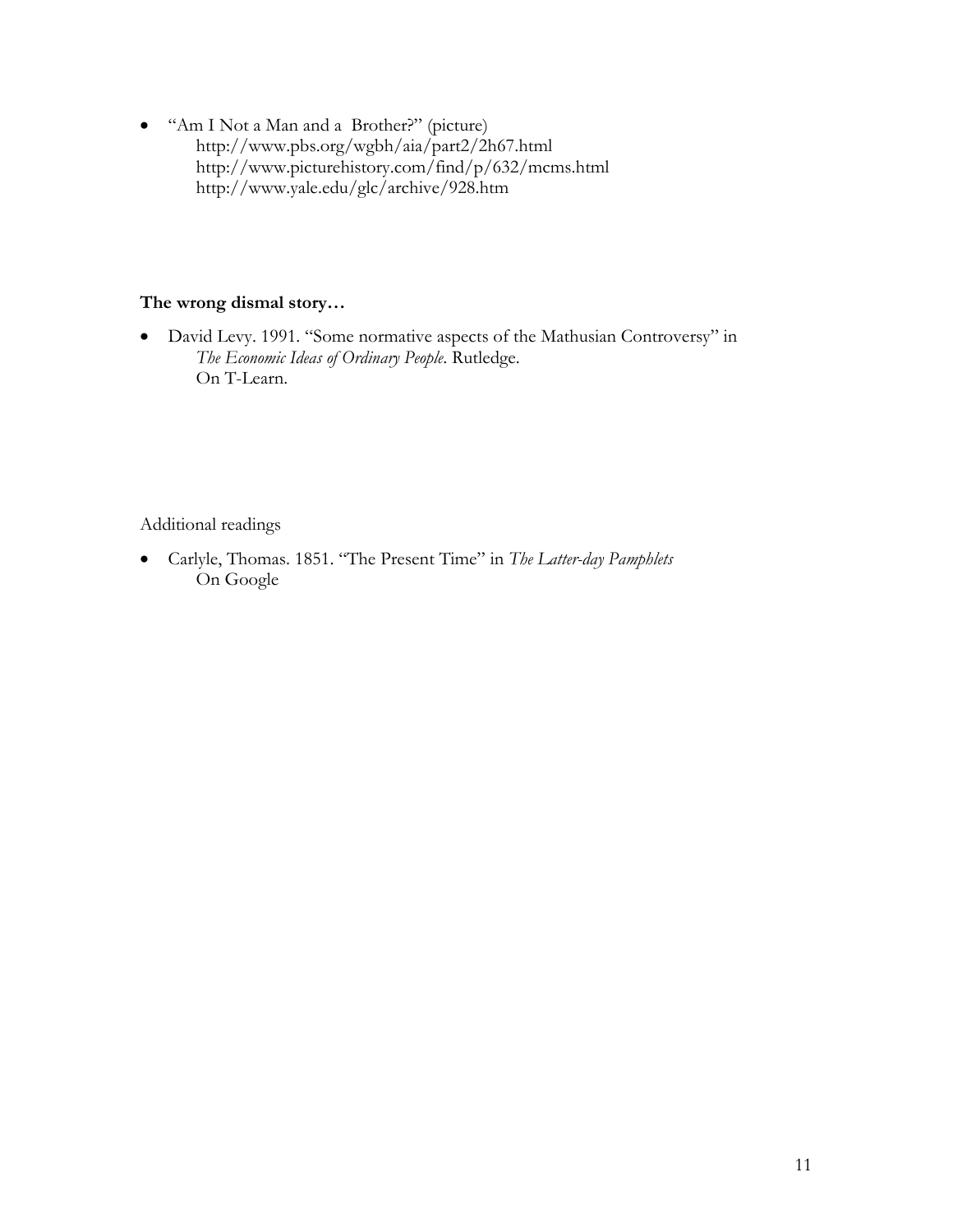## **KNOWLEDGE and PERCEPTION**

- Kahneman, Daniel. 2003. Prize Lecture: Maps of Bounded Rationality. *[The](http://www.jstor.org/browse/00028282)  [American Economic Review](http://www.jstor.org/browse/00028282)*. [Vol. 93, No. 5,](http://www.jstor.org/browse/00028282/sp040005) pp. 1449-1475
- F. A. Hayek. 1943. "The Facts of the Social Sciences" *Ethics*. [Vol. 54, No. 1,](http://www.jstor.org/browse/00141704/di994744) pp. 1-13
- Smith, Adam. [1776] 1981. *An Inquiry [into the Nature and Causes of the Wealth of](http://www.econlib.org/library/Smith/smWN.html)  [Nations.](http://www.econlib.org/library/Smith/smWN.html)* Glasgow edition. Liberty Fund. Book 1 chap. 1, 2, 3, 10
- Smith, Adam. [1759] 1984. *The Theory of Moral Sentiments*. Indianapolis: Liberty Fund. I.1, III.3-4, and IV.1
- Plato. *The Republic*. Book VI § 514a-521b At: http://oll.libertyfund.org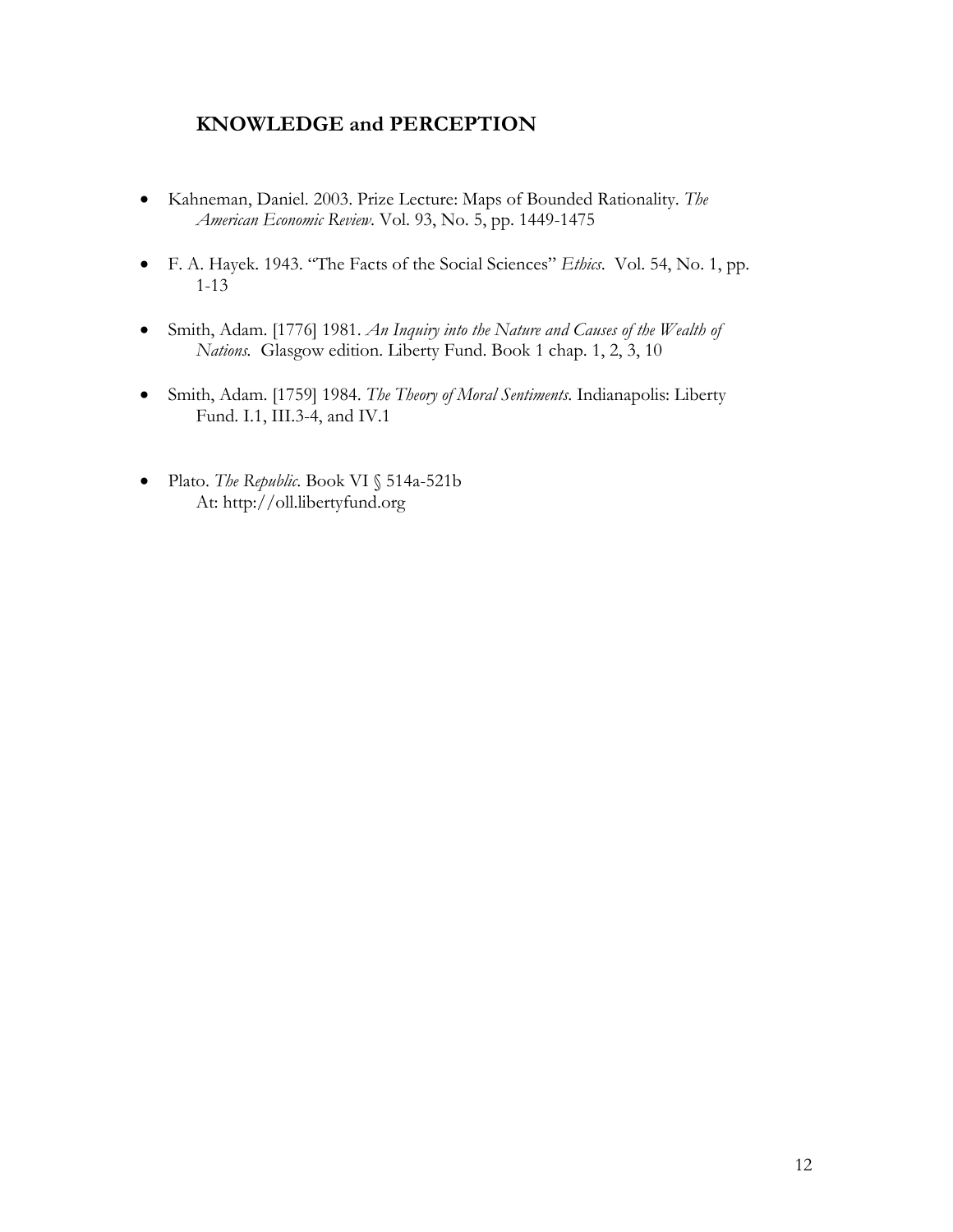# **APPLICATIONS**

#### **The lottery puzzle: Milton Friedman v. Adam Smith**

- Friedman, Milton, and L. J. Savage. 1948. "The Utility Analysis of Choices Involving Risk" in *The Journal of Political Economy*, Vol. 56, No. 4, pp. 279-304.
- Smith, Adam. [1776] 1981. *[An Inquiry into the Nature and Causes of the Wealth of](http://www.econlib.org/library/Smith/smWN.html)  [Nations.](http://www.econlib.org/library/Smith/smWN.html)* Glasgow edition. Liberty Fund. WN. I.10.

+ search Liberty Fund electronic edition for lottery.

#### **The usury problem: Stiglitz and Wiess v. Adam Smith v. Jeremy Bentham**

- Stiglitz and Wiess. 1981. "Credit Rationing in Markets with Imperfect Information" *American Economic Review*. vol. 71, no. 3. p. 393-410.
- Smith, Adam. [1776] 1981. *[An Inquiry into the Nature and Causes of the Wealth of](http://www.econlib.org/library/Smith/smWN.html)  [Nations.](http://www.econlib.org/library/Smith/smWN.html)* Glasgow edition. Liberty Fund. WN. II.4
- Bentham, Jeremy. ["LETTER XIII.](http://www.econlib.org/library/Bentham/bnthUs3.html#LETTER%20XIII.%20To%20Dr.%20Smith,%20on%20Projects%20in%20Arts) To Dr. Smith, on Projects in Arts, &c." in *Defence of Usury*. At: http://oll.libertyfund.org
- Hollander, Samuel. 1999. "Jeremy Bentham and Adam Smith on the Usury Laws: a Smithian reply to Bentham and a new problem" in *The European Journal of History of Economic Thought*. 6:4 523-551. On T-Learn.

#### **Disperse knowledge.**

- Hayek F.A. 1945. "The Use of Knowledge in Society" *[The American Economic](http://www.jstor.org/browse/00028282)  [Review](http://www.jstor.org/browse/00028282)*. [Vol. 35, No. 4,](http://www.jstor.org/browse/00028282/di950315) pp. 519-530
- Boettke, Peter. 1998. "Economic Calculation: the Austrian contribution to political economy" in *Advances in Austrian Economics*, Vol. 5, p. 131-158 On T-Learn.
- Smith. Search Liberty Fund electronic edition for "invisible hand"

Additional readings: